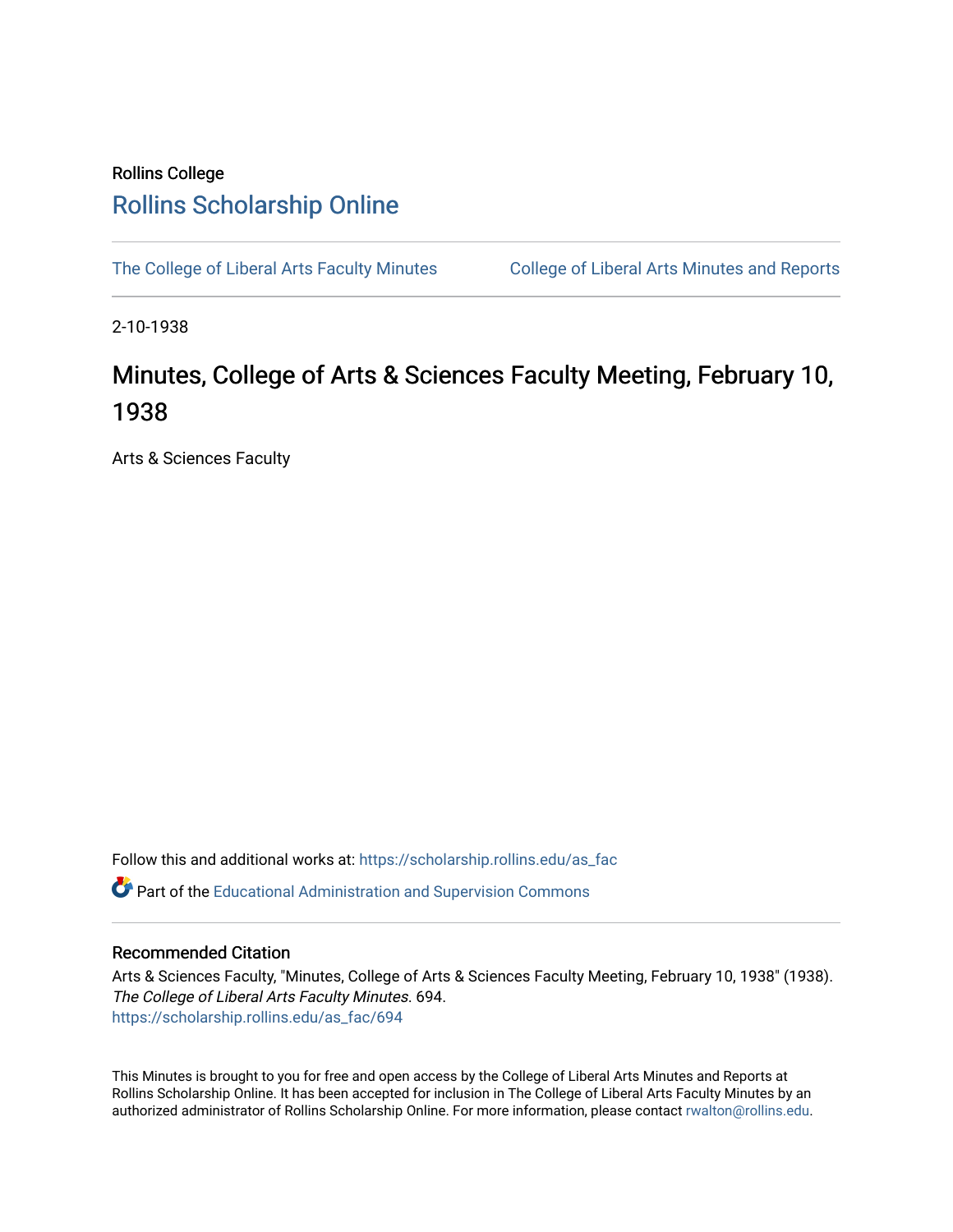## Minutes of the Faculty for February 10, 1938

 $Feb.10,1938$ 

113

*,\_.:* ..

A special meeting of the Rollins College Faculty for discussion of the curriculum reports was called to order at 4:00 P.M., Thursday, February 10, in Knowles 523, by President Holt.

The following members were present: President Holt, Dean Anderson, Professor Allen, Dr. Armstrong, Mr. Barron, Professor A. Bloch, Professor B. Bloch, Professor Bowman, Mr. Brown, Dean Campbell, Mrs. Cass, Dr. Clarke, Professor Cox, Miss Daves, Mr. Denney, Professor d'Estournelles, Dean Enyart, Dr. Farley, Dr. Feuerstein, Professor France, Professor Glass, Professor Granberry, Dr. Grover, Professor Hanna, Professor Harris, Dr. Phyllis Hutchings; Dr. William Hutchings, Dr. Kinsler, Professor Lamb, Professor McKean, Dr. Melcher, Mr. Mendell, Dr. Newman, Miss Ortmayer, Professor Packham, Dr. Pattee, Dr. Pierce, Mr. Rae, Professor Roney, Professor Shor, Dr. Smith, Dean Sprague, Dr. Stone, Miss Treat, Professor Trowbridge, Dr. Uphof, Dr. Waddington, Mr. Waite, Professor Wattles, Miss Weber, Professor Weinberg, Mr. Yust.

Members of the Student Committee were present by special invitation.

Dean Anderson made the following announcements:

Mid-term reports are due today and Miss Treat would appreciate having them.

The Faculty will find copies of the Founders' Week program in their mail boxes.

There should be more uniformity in academic dress. Notices in regard to this will be sent out.

The Faculty Recital Series opens on February 11 with a concert by Miss Hagopian. Students and Faculty can obtain season tickets for \$1.00.

Upon the opening of the metting to discussion Mr. Hanna moved that the time of the meeting be limited to one and one-half hours, the first 30 minutes to be given to a further explanation of the plan, the second 30 minutes to arguments by those opposed to the plan, and then fifteen minutes of rebuttal for each group. Seconded by Dr. Stone and carried.

Dr. Stone opened the first period by explaining certain points in the plan which were not quite clear and introduced Mr. Brown, Dr. Newman and Mr. Waite, each of whom spoke on the plan.

The second period was opened by a motion by Mr. Roney, seconded by Dr. Armstrong that the meeting adjourn to a later date. The motion was lost.